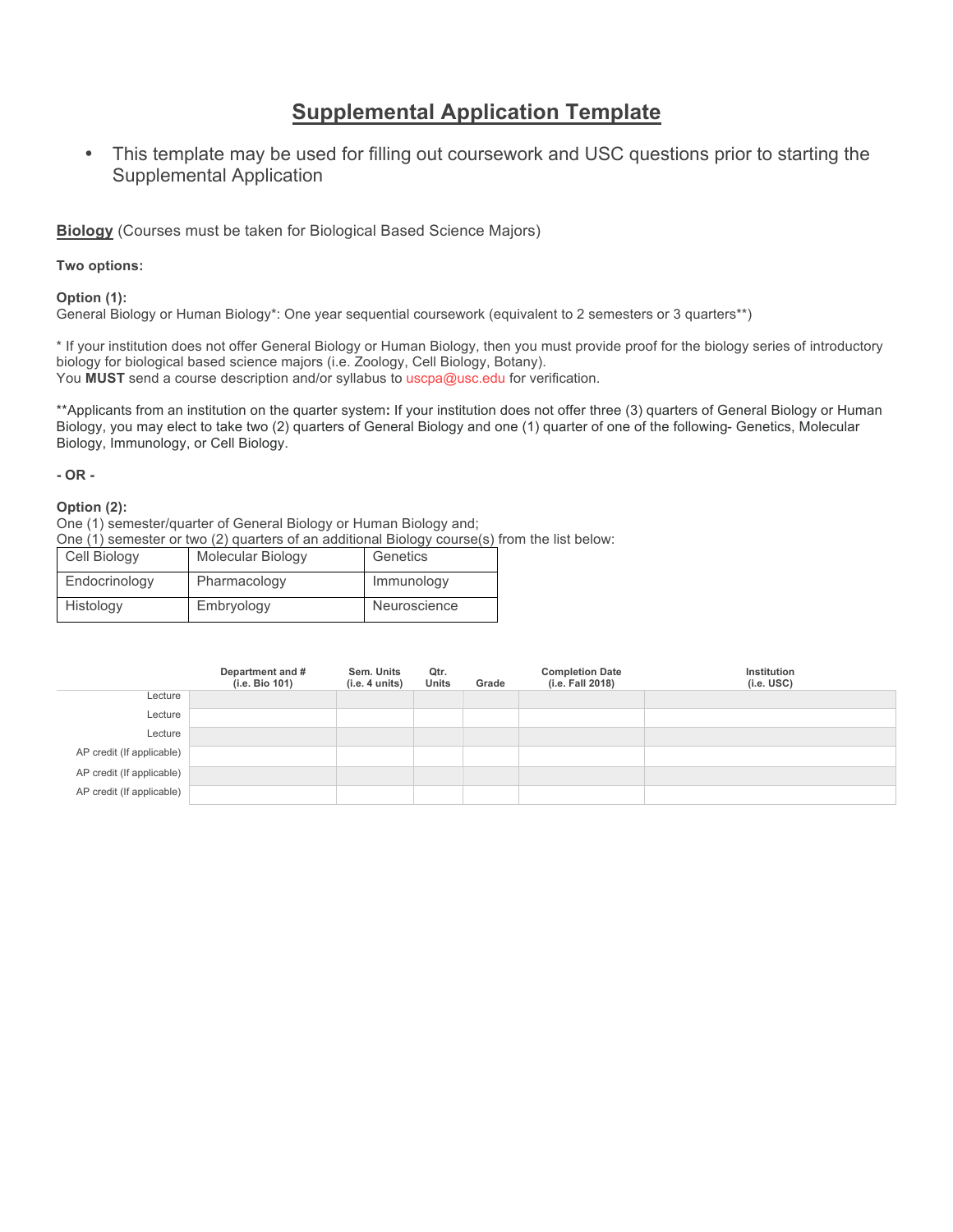### **Chemistry** (Courses must be taken for Biological Based Science Majors)

### **Two options:**

### **Option (1):**

General Chemistry with lab: One year sequential coursework (equivalent to 2 semesters or 3 quarters\*)

**\***Applicants from an institution on the quarter system**:** If your institution does not offer three (3) quarters of General Chemistry (Inorganic) with lab, you may elect to take two (2) quarters of General Chemistry with lab and one (1) quarter of Biochemistry with lab or one (1) quarter of Organic Chemistry with lab.

### **- OR -**

### **Option (2):**

One (1) semester/quarter of General Chemistry with lab and;

One (1) semester or two (2) quarters of an additional Chemistry course(s) in the following:

| <b>Organic Chemistry</b><br>w/lab | Biochemistry w/lab                  |               | w/lab                        | <b>Quantitative Analysis</b> | <b>Analytical Chemistry</b><br>w/lab         | <b>Inorganic Chemistry</b><br>w/lab |
|-----------------------------------|-------------------------------------|---------------|------------------------------|------------------------------|----------------------------------------------|-------------------------------------|
|                                   | Department and #<br>(i.e. Chem 200) | Sem.<br>Units | Qtr. Units<br>(i.e. 5 units) | Grade                        | <b>Completion Date</b><br>(i.e. Spring 2017) | Institution<br>$(i.e.$ USC $)$      |
| Lecture                           |                                     |               |                              |                              |                                              |                                     |
| Lab                               |                                     |               |                              |                              |                                              |                                     |
| Lecture                           |                                     |               |                              |                              |                                              |                                     |
| Lab                               |                                     |               |                              |                              |                                              |                                     |
| Lecture                           |                                     |               |                              |                              |                                              |                                     |
| Lab                               |                                     |               |                              |                              |                                              |                                     |
| AP credit (If applicable)         |                                     |               |                              |                              |                                              |                                     |
| AP credit (If applicable)         |                                     |               |                              |                              |                                              |                                     |
| AP credit (If applicable)         |                                     |               |                              |                              |                                              |                                     |

### **Human Anatomy with lab** (3 semester units or 4 quarter units)

\*Combined Human Anatomy and Physiology (A&P I and A&P II) will fulfill the Human Anatomy and Human Physiology with lab prerequisites.

|                           |                  | Sem.         | Qtr.         |       |                        |             |
|---------------------------|------------------|--------------|--------------|-------|------------------------|-------------|
|                           | Department and # | <b>Units</b> | <b>Units</b> | Grade | <b>Completion Date</b> | Institution |
| Lecture                   |                  |              |              |       |                        |             |
| Lab                       |                  |              |              |       |                        |             |
| AP credit (If applicable) |                  |              |              |       |                        |             |
| AP credit (If applicable) |                  |              |              |       |                        |             |

### **Human Physiology** (3 semester units or 4 quarter units)

\*Combined Human Anatomy and Physiology (A&P I and A&P II) will fulfill the Human Anatomy and Human Physiology with lab prerequisites.

|                                      | Department and # | Sem.<br><b>Units</b> | Qtr.<br><b>Units</b> | Grade | <b>Completion Date</b> | Institution |
|--------------------------------------|------------------|----------------------|----------------------|-------|------------------------|-------------|
| Lecture                              |                  |                      |                      |       |                        |             |
| Lab (If A&P course was<br>taken)     |                  |                      |                      |       |                        |             |
| Lecture (If A&P course was<br>taken) |                  |                      |                      |       |                        |             |
| AP credit (If applicable)            |                  |                      |                      |       |                        |             |
| AP credit (If applicable)            |                  |                      |                      |       |                        |             |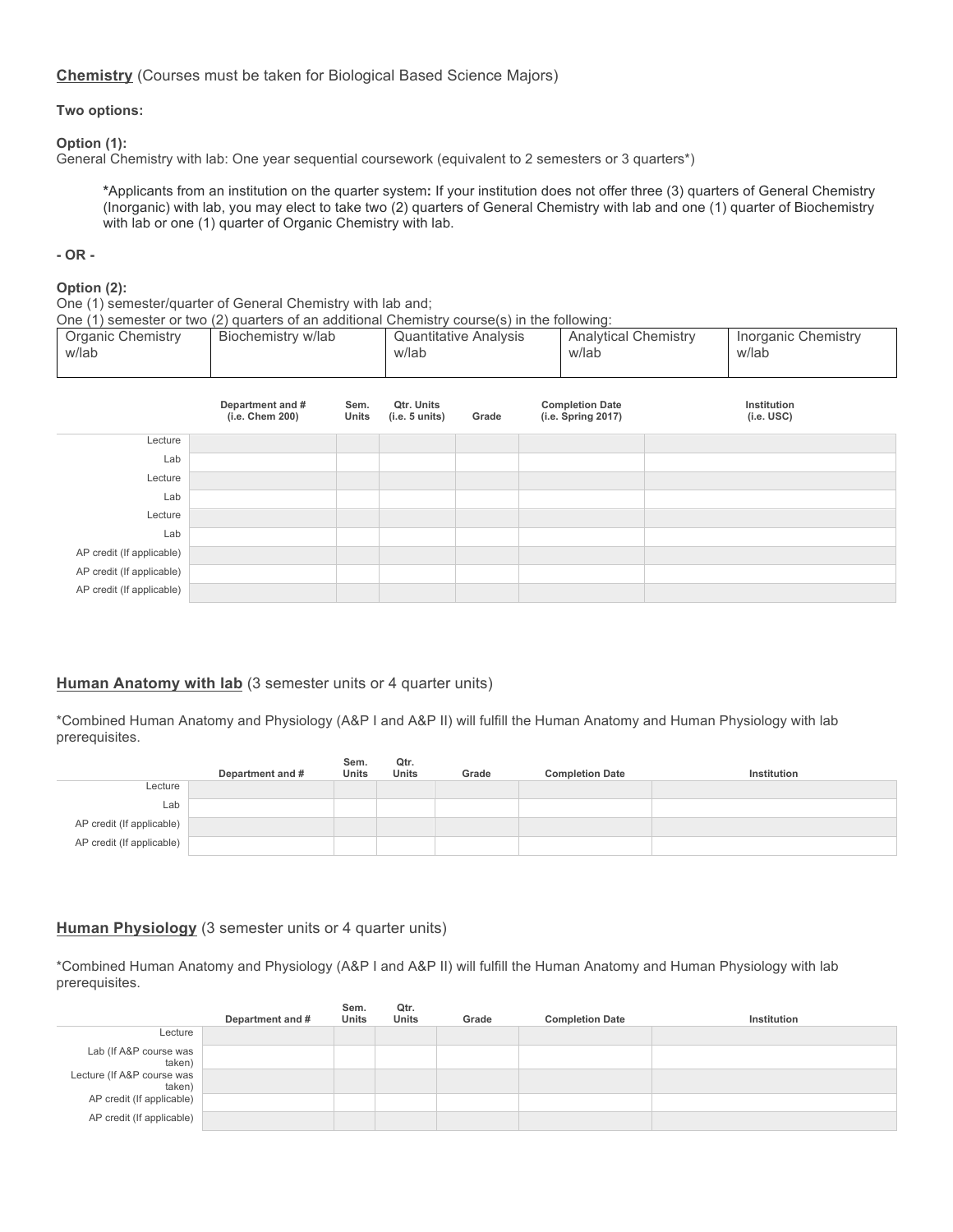## **Microbiology**

Three (3) semester units or four (4) quarter units of one of the following. No Exceptions.

| May be in the following:                                                                                                                                         |                  |       |       |                                 |                        |             |  |
|------------------------------------------------------------------------------------------------------------------------------------------------------------------|------------------|-------|-------|---------------------------------|------------------------|-------------|--|
| Microbiology with lab                                                                                                                                            |                  |       |       | Introductory Microbiology w/lab |                        |             |  |
| General Microbiology w/lab                                                                                                                                       |                  |       |       | Medical Microbiology w/lab      |                        |             |  |
| * If your institution does not offer one of the following courses, then you MUST send a course description and/or syllabus to<br>uscpa@usc.edu for verification. |                  |       |       |                                 |                        |             |  |
|                                                                                                                                                                  |                  | Sem.  | Qtr.  |                                 |                        |             |  |
| Lecture                                                                                                                                                          | Department and # | Units | Units | Grade                           | <b>Completion Date</b> | Institution |  |
| Lab                                                                                                                                                              |                  |       |       |                                 |                        |             |  |
| AP credit (If applicable)                                                                                                                                        |                  |       |       |                                 |                        |             |  |

# **Introduction/General Psychology** (3 semester units or 4 quarter units)

|                           | Department and # | Sem.<br><b>Units</b> | Qtr.<br><b>Units</b> | Grade | <b>Completion Date</b> | Institution |
|---------------------------|------------------|----------------------|----------------------|-------|------------------------|-------------|
| ∟ecture                   |                  |                      |                      |       |                        |             |
| AP credit (If applicable) |                  |                      |                      |       |                        |             |

## **Statistics** (3 semester units or 4 quarter units)

|                           | Department and # | Sem.<br>Units | Qtr.<br><b>Units</b> | Grade | <b>Completion Date</b> | Institution |
|---------------------------|------------------|---------------|----------------------|-------|------------------------|-------------|
| ∟ecture                   |                  |               |                      |       |                        |             |
| AP credit (If applicable) |                  |               |                      |       |                        |             |

# **Beginning Spanish** (2 semesters or 3 quarters)

|                           | Department and # | Sem.<br>Units | <b>Qtr. Units</b> | Grade | <b>Completion Date</b> | Institution |
|---------------------------|------------------|---------------|-------------------|-------|------------------------|-------------|
| Lecture                   |                  |               |                   |       |                        |             |
| Lecture                   |                  |               |                   |       |                        |             |
| Lecture                   |                  |               |                   |       |                        |             |
| AP credit (If applicable) |                  |               |                   |       |                        |             |
| AP credit (If applicable) |                  |               |                   |       |                        |             |
| AP credit (If applicable) |                  |               |                   |       |                        |             |

# **English** (2 semesters or 3 quarters) **\*International applicants ONLY**

|                         | Department and # | Sem.<br>Units | Qtr. Units | Grade | <b>Completion Date</b> | Institution |
|-------------------------|------------------|---------------|------------|-------|------------------------|-------------|
| Lecture                 |                  |               |            |       |                        |             |
| Lecture                 |                  |               |            |       |                        |             |
| Lecture (If Applicable) |                  |               |            |       |                        |             |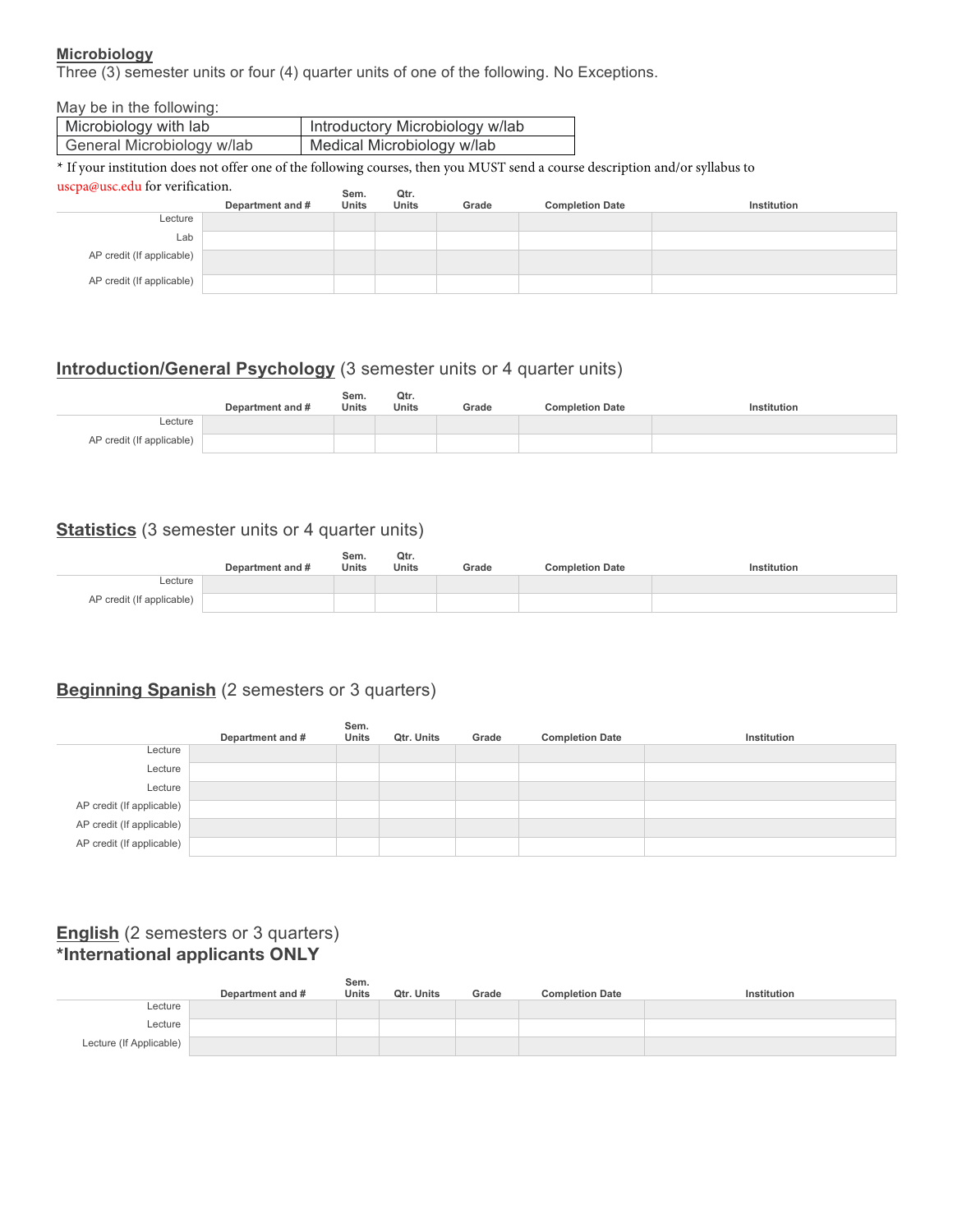# **Personal Statement**

Please respond to each of the following five items. Each response should not exceed 400 words.

**1**. The USC Primary Care PA Program's Mission states:

The USC Primary Care Physician Assistant Program is dedicated to the advancement of physician assistant education and emphasizes service to the medically underserved. The Program is committed to preparing students from a wide variety of backgrounds to practice medicine with the supervision of a physician. Emphasis is placed upon understanding and appreciating diversity. The Program aims to prepare its graduates to practice and promote primary health care of the highest quality as part of a multidisciplinary team.

Please explain how you envision fulfilling this Mission as a graduate of this program.

**2**. Why have you chosen to apply specifically to the USC Primary Care PA Program?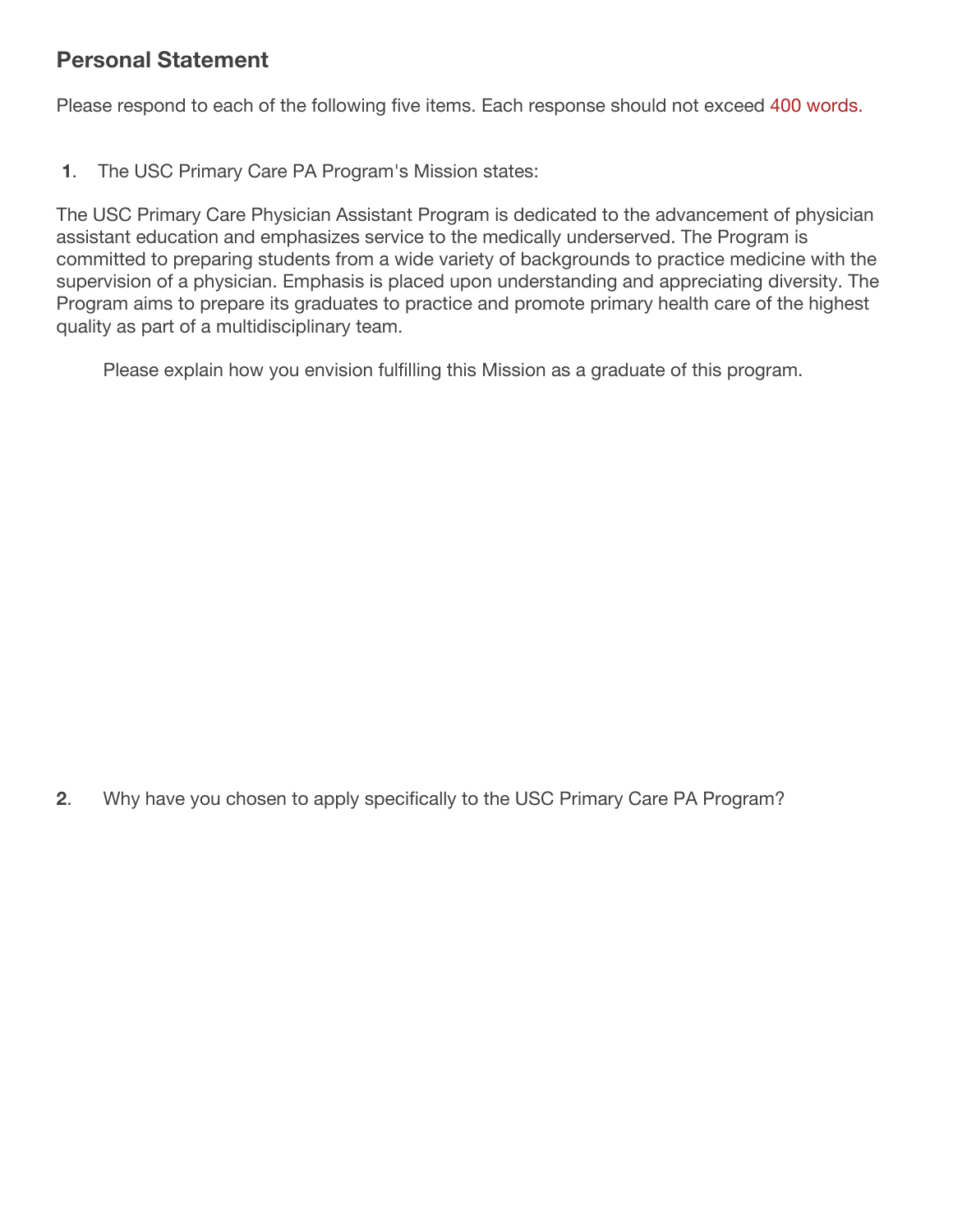**3**. Have you considered or been trained in another health care profession? If your response is yes, what factors influenced your decision to pursue the PA profession versus your initial choice? If your response is no, what attracted you to the PA profession?

**4**. If you are reapplying to the USC Primary Care PA Program or any other program, please describe how you have improved your application.